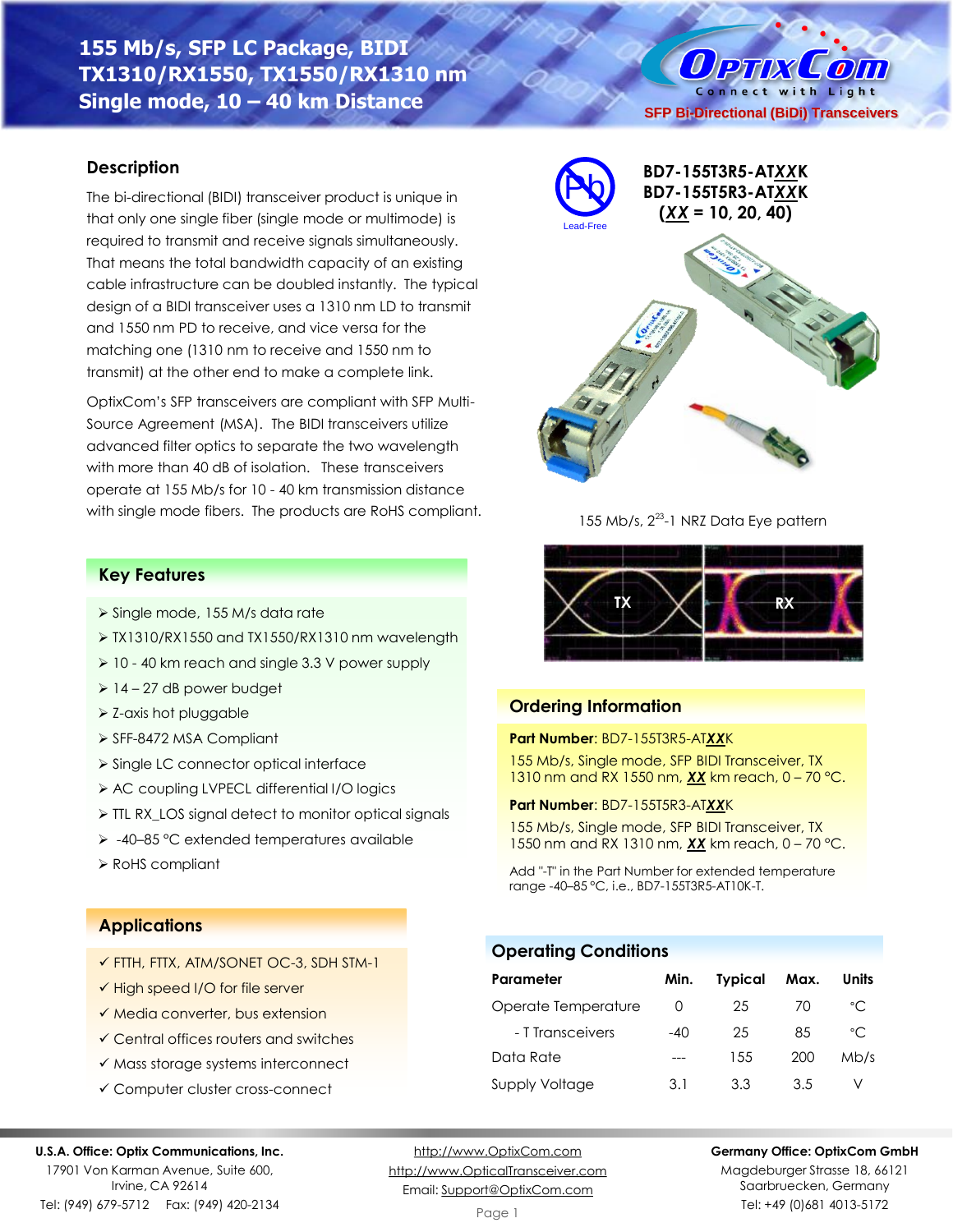

 $\mathbb{R}$  and

## **Absolute Maximum Ratings**

| Parameter                                | Symbol   | Min.   | Max.       | <b>Units</b> |
|------------------------------------------|----------|--------|------------|--------------|
| Storage Temperature                      | Tst      | $-40$  | 85         | °C           |
| <b>Supply Voltage</b>                    | Vcc      | $-0.5$ | 4.0        | V            |
| Input Voltage                            | $V_{IN}$ | $-0.5$ | <b>Vcc</b> | V            |
| <b>Operating Current</b>                 | lop      | $---$  | 400        | mA           |
| Output Current                           | lo       | $---$  | 50         | mA           |
| Soldering Temperature (10 sec. on leads) | Tsd      |        | 260        | $^{\circ}$ C |

## **General Transmitter Characteristics**

| Parameter                                 | Symbol                 | Min. | <b>Typical</b> | Max.            | <b>Units</b> |
|-------------------------------------------|------------------------|------|----------------|-----------------|--------------|
| Differential Input Voltage <sup>1</sup>   | $\Delta V_i$           | 0.4  |                | 1.8             | $\vee$       |
| Differential Input Impedance <sup>2</sup> | Ζ                      | ---  | 100            |                 | ohm          |
| Rise/Fall Time (20% - 80%)                | Tr/Tr                  |      |                | 1.3             | ns           |
| TX Disable Voltage - High                 | <b>V</b> <sub>DН</sub> | 2.0  | ---            | V <sub>cc</sub> | $\vee$       |
| TX Disable Voltage - Low                  | V <sub>DI</sub>        | 0    |                | 0.8             | V            |
| TX Fault Output - High                    | $V_{FH}$               | 2.0  |                | Vcc.            | V            |
| TX Fault Output - Low                     | $V_{FL}$               | 0    |                | 0.8             | $\vee$       |
| <b>TX Disable Assert Time</b>             | Tass                   |      | ---            | 10              | μS           |
| TX Disable Deassert Time                  | Tdisass                | ---  | ---            | 1.0             | ms           |
| Time to Initialize                        | Tas                    |      |                | 300             | ms           |
| TX Fault from Fault to Assertion          | Tfault                 | ---  |                | 100             | μS           |
| TX Disable Time to Start Reset            | Treset                 | 10   |                |                 | μS           |

#### Notes:

1. Module is designed for AC LVPECL coupling. See the design guide for proper termination.

2. Single ended will be 50 ohm for each signal line.

**Class 1 Laser Product Complies with 21 CFR 1040.10 and 1040.11**

**U.S.A. Office: Optix Communications, Inc.** 17901 Von Karman Avenue, Suite 600, Irvine, CA 92614 Tel: (949) 679-5712 Fax: (949) 420-2134



[http://www.OptixCom.com](http://www.optixcom.com/) [http://www.OpticalTransceiver.com](http://www.optoictech.com/) Email: [Support@OptixCom.com](mailto:Support@optoICtech.com)





**Germany Office: OptixCom GmbH** Magdeburger Strasse 18, 66121 Saarbruecken, Germany Tel: +49 (0)681 4013-5172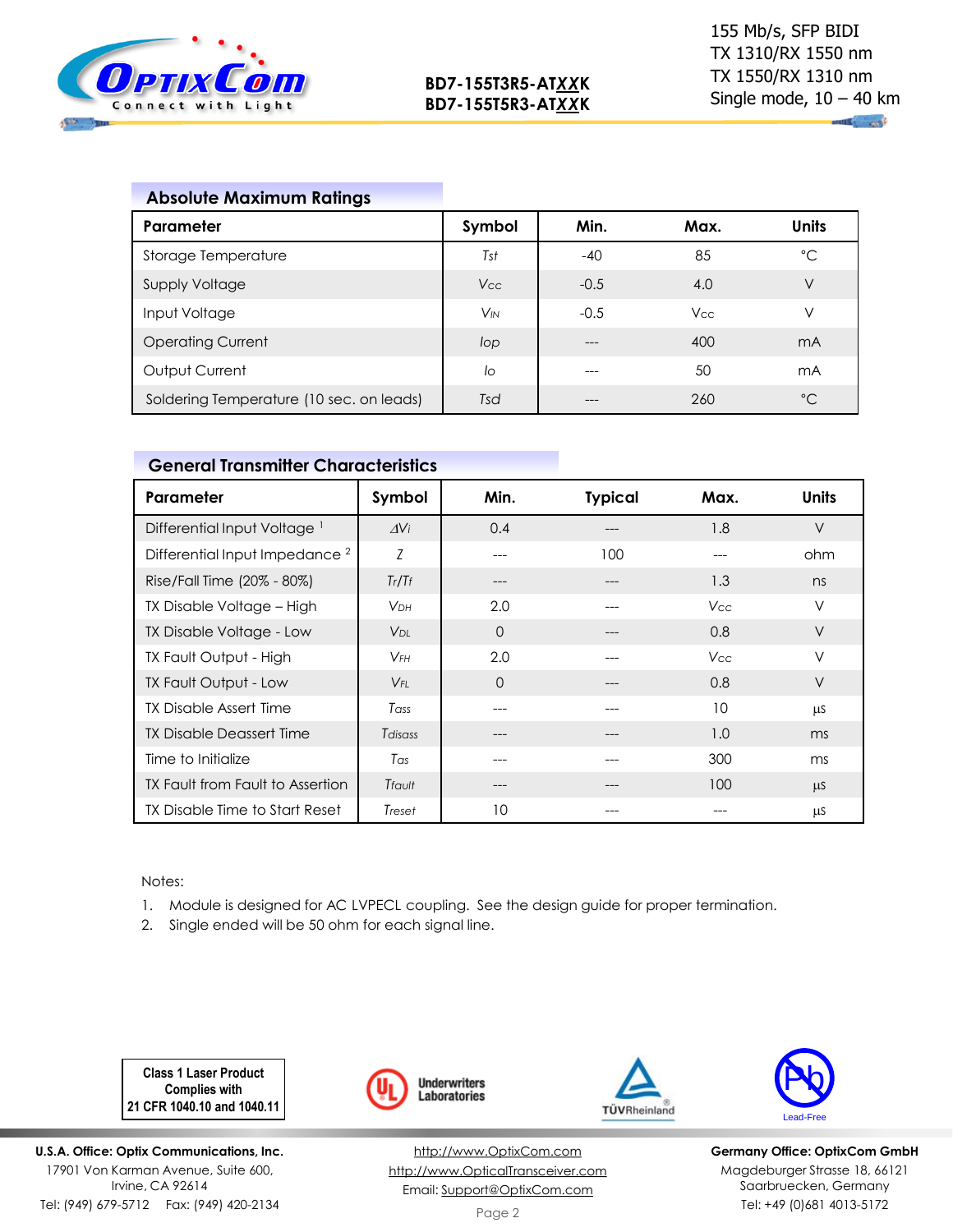

| <b>General Receiver Characteristics</b>   |                  |          |                |            |        |
|-------------------------------------------|------------------|----------|----------------|------------|--------|
| Parameter                                 | Symbol           | Min.     | <b>Typical</b> | Max.       | Units  |
| Differential Output Voltage <sup>1</sup>  | $\Delta V \circ$ | 0.4      | ---            | 1.8        | $\vee$ |
| Differential Input Impedance <sup>2</sup> | Z                | $---$    | 100            | ---        | Ohm    |
| <b>Optical Return Loss</b>                | OL               | 14       |                | ---        | dB     |
| Rise/Fall Time (20% - 80%)                | Tr/Tr            | ---      |                | 1.3        | ns     |
| <b>Signal Detect Hysteresis</b>           | $PsD+ - PsD$     |          |                | 4          | dB     |
| Crosstalk                                 |                  |          |                | $-40$      | dB     |
| RX Signal Loss Output - High              | $V_{RL+}$        | 2.0      |                | <b>Vcc</b> | $\vee$ |
| RX Signal Loss Output - Low               | $V_{RL}$         | $\Omega$ | ---            | 0.8        | $\vee$ |
| RX Signal Loss Assert Time                | $Tk+$            |          |                | 100        | μS     |
| RX Signal Loss Deassert Time              | $T_{RL-}$        |          |                | 100        | μS     |
| Serial ID Clock Rate                      | $f_{\rm C}$      |          |                | 100        | kHz    |

Notes:

1. Module is designed for AC LVPECL coupling. See the design guide for proper termination.

2. Single ended will be 50 ohm for each signal line.

**Class 1 Laser Product Complies with 21 CFR 1040.10 and 1040.11**

**U.S.A. Office: Optix Communications, Inc.** 17901 Von Karman Avenue, Suite 600, Irvine, CA 92614 Tel: (949) 679-5712 Fax: (949) 420-2134



[http://www.OptixCom.com](http://www.optixcom.com/) [http://www.OpticalTransceiver.com](http://www.optoictech.com/) Email: [Support@OptixCom.com](mailto:Support@optoICtech.com)





**Germany Office: OptixCom GmbH** Magdeburger Strasse 18, 66121 Saarbruecken, Germany Tel: +49 (0)681 4013-5172